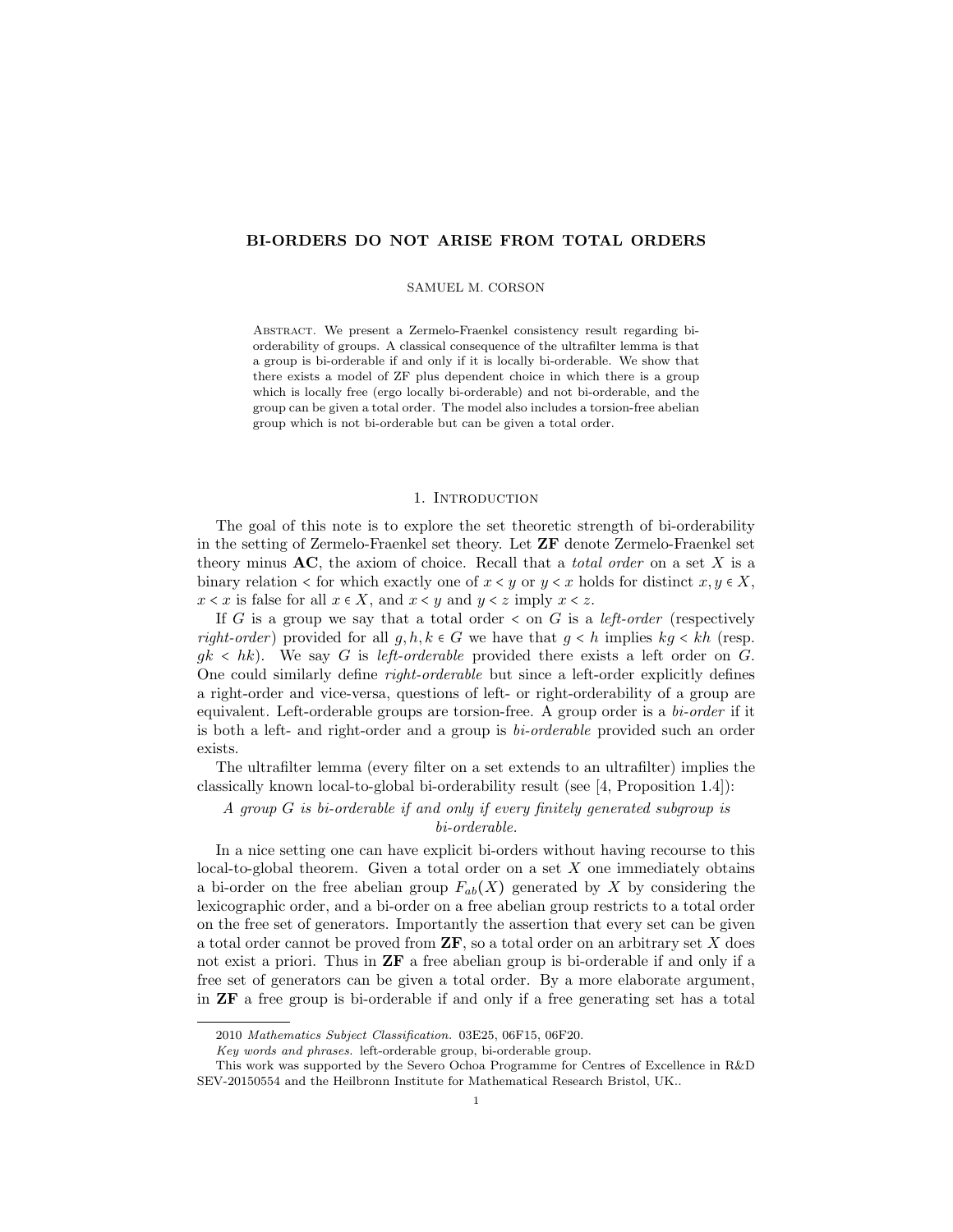order [2]. It seems natural to ask whether in ZF a total order on a locally free, or a torsion-free abelian, group implies bi-orderbility (by a total order on a group we mean, of course, a total order on the group's underlying set). We show that this is not even the case in the presence of dependent choices.

Recall that the *principle of dependent choices* is the assertion that if  $R$  is a binary relation on a nonempty set X for which  $(\forall x \in X)(\exists y \in X)[xRy]$  then there exists a sequence  $\{x_n\}_{n\in\omega}$  for which  $x_nRx_{n+1}$ . This principle, which is a consequence of the axiom of choice, implies many of the standard results in analysis and also implies the axiom of countable choices.

Theorem 1.1. If ZF is consistent then there exists a model of ZF in which the following hold:

- (1) There exists a group  $\mathcal G$  which is locally free and can be given a total order, but  $\mathcal G$  is not bi-orderable.
- (2) There exists a torsion-free abelian group  $A$  which can be given a total order, but  $A$  is not bi-orderable.
- (3) The principle of dependent choices.

The overall strategy in this independence proof is to work in a permutation model of set theory, constructing the claimed groups via presentations, and using the permutations of the model to eliminate any possibility of a bi-order.

We leave some remaining questions regarding bi-orderability. We have mentioned that the local-to global bi-orderability theorem, which we'll denote LG, follows from the ultrafilter lemma. Also, LG implies the ordering principle (every set can be totally ordered) by considering the free abelian group on a set, which is locally free abelian and therefore locally bi-orderable. Thus we ask:

Question 1.2. Is LG strictly weaker than the ultrafilter lemma?

Question 1.3. Is LG strictly stronger than the ordering principle?

Since the ultrafilter lemma is strictly stronger than the ordering principle [3], the answer to at least one of the two above questions is "yes".

## 2. The proof

We will work in a modification of the model of van Douwen (see [8] or [1, Model  $\mathcal{N}2(LO)|$ . We let M be a model of  $\mathbf{ZFA} + \mathbf{AC}$  with set A of atoms such that  $|A| = \aleph_1$ . Write A as a disjoint union  $A = \bigcup_{\alpha \leq \aleph_1} A_\alpha$  with each  $A_\alpha$  being countably infinite and endowed with a total order  $\lt_\alpha$  which makes  $A_\alpha$  order isomorphic to Z. Let  $\Gamma$  be the set of bijections  $\tau$  on A for which  $\tau \upharpoonright A_\alpha \in \text{Aut}(A_\alpha, \langle \cdot_\alpha \rangle)$  for all  $\alpha < \aleph_1$ . Let  $\mathcal F$  be the normal filter on  $\Gamma$  given by the ideal of countable subsets of A. Let  $\mathcal{N} \subseteq \mathcal{M}$  denote the permutation model of hereditarily *F*-symmetric objects in  $\mathcal{M}$ . For each  $B \subseteq A$  we let  $fix(B) = \{\tau \in \Gamma \mid (\forall a \in B) \tau(a) = a\}$  and for an object  $x \in \mathcal{M}$ we let stab $(x) = {\tau \in \Gamma | \tau(x) = x}$ . For each  $a \in A$  we let  $s(a)$  denote the next largest element under  $\lt_{\alpha}$  in  $A_{\alpha}$ , where  $a \in A_{\alpha}$ .

That the model  $N$  satisfies the principle of dependent choices follows from the fact that the ideal defining the filter  $\mathcal F$  is closed under taking countable unions (see [1, Note 144]). It is not difficult to see that the existence of the claimed groups in Theorem 1.1 is boundable in the sense of Pincus [5]. Thus our main result will follow from the transfer principle [6, Theorem 4] (or see [1, page 286]) provided that we can establish the existence of the claimed groups in the model  $\mathcal N$ .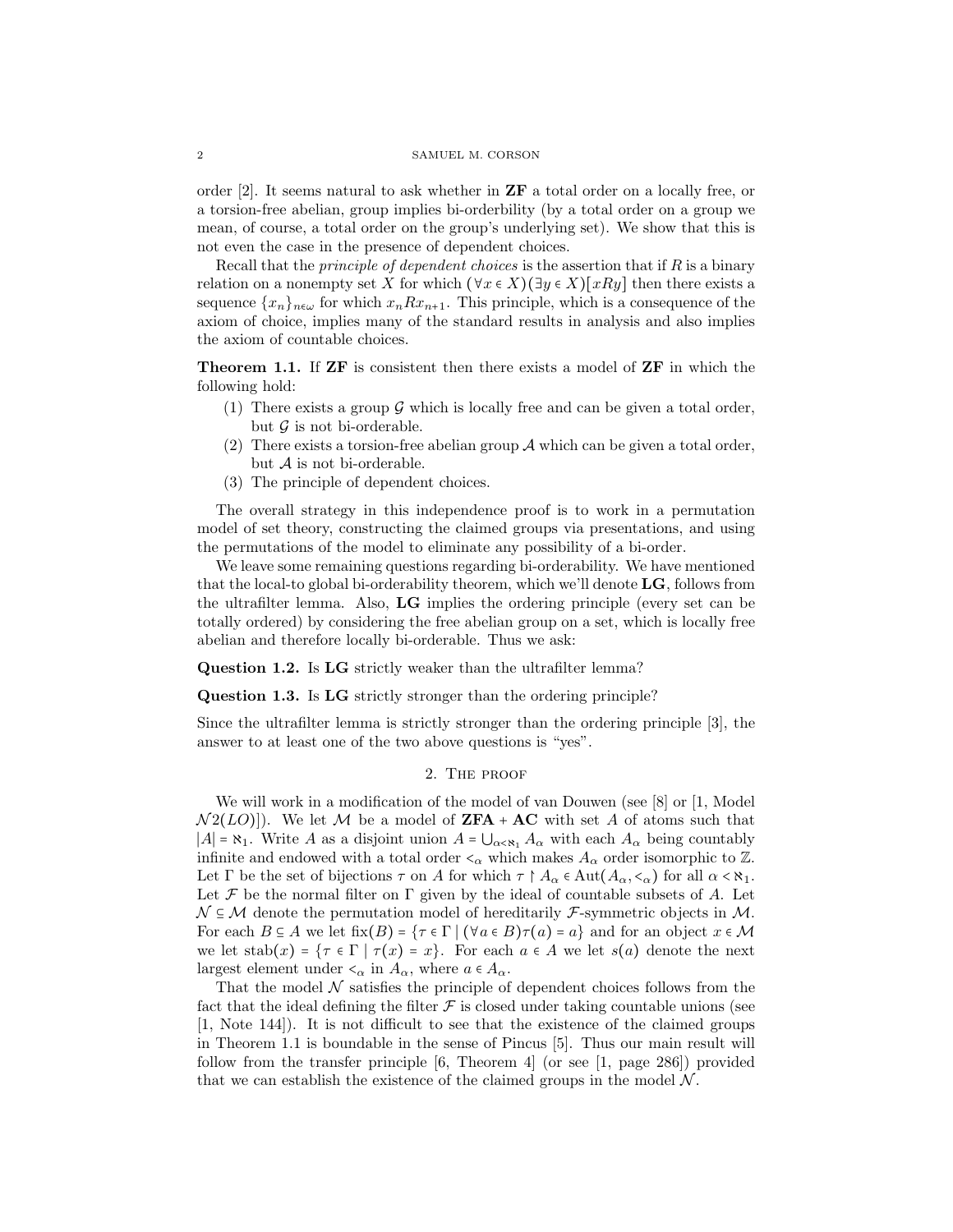Let  $J = A \times \{0,1\}$  and  $\mathbb{F}(J) = (W_J, \circ_J, ^{-1}, 1_{W_J})$  denote the free group on the set J, with  $W_J$  denoting the set of reduced words over the alphabet  $J^{\pm 1}$ ,  $\circ_J$  and  $^{-1}$ denoting the group multiplication and group inversion operations, and  $1_{W<sub>I</sub>}$  denoting the trivial element. This group, which we have defined in  $M$ , is clearly in  $N$ as well; moreover,  $stab(W_J) = stab(o_J) = stab^{-1}) = \Gamma$ . Notice that the subset  $X_J = \{(s(a), 0)(a, 1)(s(a), 0)^{-1}(s(a), 1)\}_{a \in A} \subseteq W_J$  is also in  $\mathcal N$  and also supported by  $\emptyset \subseteq A$ . Therefore the normal subgroup  $N_J = \langle \langle X_J \rangle \rangle \trianglelefteq \mathbb{F}(J)$  is in N and supported by  $\emptyset$ , and the similar claims hold for the quotient  $\mathcal{G} = \mathbb{F}(J)/N_J$ . We emphasize that the identity element  $N_J$  of  $\mathcal{G}$ , which we'll denote  $1_{\mathcal{G}}$ , is supported by ∅.

G is locally free. For each  $\alpha \in \omega$  let  $J_{\alpha} = (\bigcup_{\beta \leq \alpha} A_{\beta}) \times \{0,1\}$ . Similarly define the free group  $\mathbb{F}(J_\alpha)$  and notice that  $\mathbb{F}(J_\alpha)$  is in N and the set of reduced words in  $J_{\alpha}^{\pm 1}$ , the group multiplication operation and the inverse operation are supported by  $\emptyset$ . Let  $r_{\alpha} : \mathbb{F}(J) \to \mathbb{F}(J_{\alpha})$  denote the retraction map given by deleting all letters in  $J^{\pm 1} \setminus J_{\alpha}^{\pm 1}$  and freely reducing, and notice that  $r_{\alpha}$  is in N and supported by  $\emptyset$ . Letting  $\mathcal{G}_{\alpha} = F(J_{\alpha})N_J$  we see that  $\mathcal{G}_{\alpha}$  is also in N and supported by  $\varnothing$ . Also,  $r_{\alpha}(X_J) \subseteq X_J \cup \{1_{W_J}\}\$ and so  $r_{\alpha}(N_J) \subseteq N_J$ . Then the retraction homomorphism  $\mathcal{G} \to \mathcal{G}_n$  given by taking a coset K of  $N_J$  to  $r_n(K)N_J$  is in N and is similarly invariant under Γ.

We will show that each  $\mathcal{G}_{\alpha}$  is locally free and this is sufficient since any finitely generated subgroup of G includes into some  $\mathcal{G}_{\alpha}$ . Fix  $\alpha \in \omega$ . Let  $T_{\alpha}$  denote the group

$$
\mathbb{F}(J_{\alpha})/ \langle \langle \{ (s(a),0)(a,1)(s(a),0)^{-1}(s(a),1) \}_{a \in \bigcup_{\beta \leq \alpha} A_{\beta}} \rangle \rangle.
$$

It is easy to see that  $T_{\alpha}$  is in N and that the identity map on the generators induces an isomorphism with  $\mathcal{G}_{\alpha}$  (and this isomorphism is also in N). We establish that  $T_{\alpha}$  is locally free.

By selecting  $a_{\beta} \in A_{\beta}$  for each  $\beta \leq \alpha$  we have  $fix(\{a_{\beta}\}_{\beta \leq \alpha}) = fix(\bigcup_{\beta \leq \alpha} A_{\beta})$ . Since the object  $T_{\alpha}$  is hereditarily supported by fix( $\{a_{\beta}\}_{\beta \leq \alpha}$ ) and M is a model of **ZFA**+ AC, we may use AC in arguing that  $T_{\alpha}$  is locally free. It is clear that  $T_{\alpha}$  is the free product of  $|\alpha| + 1$  copies of the group H given by presentation.

$$
\langle \{x_m\}_{m \in \mathbb{Z}} \cup \{y_n\}_{n \in \mathbb{Z}} \mid \{y_n = x_{n+1}^{-1} y_{n+1}^{-1} x_{n+1}\}_{n \in \mathbb{Z}} \rangle \tag{1}
$$

Since the class of locally free groups is closed under taking free products, we now need to show that  $H$  is locally free.

**Lemma 2.1.** The group H is locally free and all generators  $\{x_m\}_{m\in\mathbb{Z}}\cup\{y_n\}_{n\in\mathbb{Z}}$  are nontrivial elements in H.

*Proof.* Notice that for a fixed  $N \in \mathbb{Z}$  the presentation defining H does not require the relators  $\{y_n = x_{n+1}^{-1} y_{n+1}^{-1} x_{n+1}\}_{n \lt N}$  and the generators  $\{y_n\}_{n \lt N}$  since the relators  ${y_n = x_{n+1}^{-1}y_{n+1}^{-1}x_{n+1}}_{n \lt N}$  are only used in giving names to the elements  ${y_n}_{n \lt N}$ . This is because for any positive  $k \in \omega$  we can write

$$
y_{N-k} = x_{N-k+1}^{-1} x_{N-k+2}^{-1} \cdots x_N^{-1} y_N^{(-1)^k} x_N \cdots x_{N-k+2} x_{N-k+1}
$$

In particular, for any fixed  $N \in \mathbb{Z}$  we know that H is isomorphic to the group  $H_N$ with presentation

$$
\left\langle \{x_m\}_{m\in\mathbb{Z}} \cup \{y_n\}_{n\geq N} \mid \{y_n = x_{n+1}^{-1} y_{n+1}^{-1} x_{n+1}\}_{n\geq N} \right\rangle \tag{2}
$$

via the map  $\rho_N$  determined by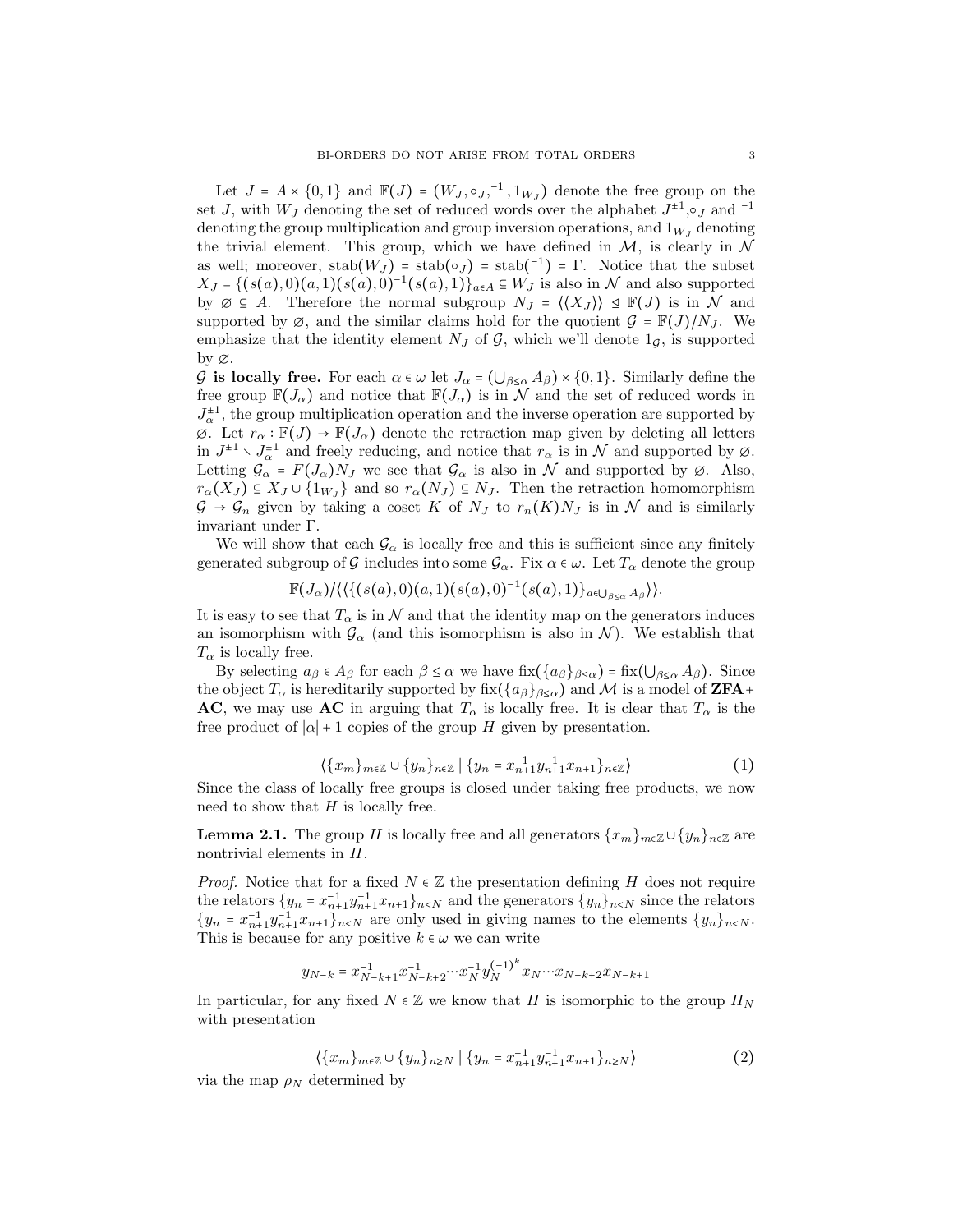$$
x_m \mapsto x_m \text{ for all } n \in \mathbb{Z}
$$

$$
y_n \mapsto y_n \text{ for } n \ge N
$$

$$
y_{N-k} \mapsto x_{N-k+1}^{-1} x_{N-k+2}^{-1} \cdots x_N^{-1} y_N^{(-1)^k} x_N \cdots x_{N-k+2} x_{N-k+1} \text{ for } k \ge 1
$$

Consider the normal subgroup  $K = \langle \langle \{x_n\}_{n>N} \rangle \rangle \trianglelefteq H_N$ . The quotient  $H_N/K$  has presentation

$$
\langle \{x_m\}_{m\le N}\cup \{y_n\}_{n\ge N}\mid \{y_n=y_{n+1}^{-1}\}_{n\ge N}\rangle
$$

and this group is simply the free group in the generators  $\{x_m\}_{m\leq N} \cup \{y_N\}$ . This implies that for each  $N \in \mathbb{Z}$  the set  $\{x_m\}_{m \leq N} \cup \{y_N\}$  freely generates a subgroup of  $H_N$ .

For any finite set of words  $\{w_0, \ldots, w_r\}$  in the letters  $\{x_m\}_{m\in\mathbb{Z}}^{\pm 1} \cup \{y_n\}_{n\in\mathbb{Z}}^{\pm 1}$  there exists some N for which each of the words  $w_0, \ldots, w_r$  is written in the letters  ${x_m}_{m\leq N}^{\pm 1} \cup {y_n}_{n\leq N}^{\pm 1}$ . Then applying  $\rho_N$  to the group elements represented by  $w_0, \ldots, w_r$  places this set within the subgroup  $\langle \{x_m\}_{m\leq N} \cup \{y_N\} \rangle \leq H_N$ , and since this subgroup is free, we have that  $H$  is locally free. The second claim follows immediately from our proof since we showed that for each  $N \in \mathbb{Z}$  the set  $\{x_m\}_{m \leq N}$  $\{y_N\}$  freely generates a subgroup of H.

 $\mathcal G$  can be given a total order. Towards producing a total order on  $\mathcal G$  we produce, in M, a normal form for G. Since **AC** holds in M we shall freely use choices in this construction, and the fact that the normal form is also in  $\mathcal N$  will become apparent. Recall that a word rewriting system on a free monoid  $Mon(X)$  on set X is a set of rules  $R$  whose inputs and outputs are words in the monoid (see [7, Section 1.7). We define binary relation  $\rightarrow_{\mathcal{R}}$  on  $\text{Mon}(X)$  by letting  $w_0 \rightarrow_{\mathcal{R}} w_1$  if there exist  $v_0, v_1, v'_1, v_2 \in \text{Mon}(X)$  with  $w_0 \equiv v_0v_1v_2$  and  $w_1 \equiv v_0v'_1v_2$  and  $(v_1, v'_1) \in \mathcal{R}$ . Let  $\rightarrow_{\mathcal{R}}^*$  be the smallest transitive binary relation including  $\rightarrow_{\mathcal{R}}$  and let  $\leftrightarrow_{\mathcal{R}}^*$  denote the smallest equivalence class including  $\rightarrow_{\mathcal{R}}^*$ . Rewriting system R is *confluent* if whenever  $w_0 \to_{\mathcal{R}}^* w_1$  and  $w_0 \to_{\mathcal{R}}^* w_2$  there exists  $w_3$  for which  $w_1 \to_{\mathcal{R}}^* w_3$  and  $w_2 \rightarrow_{\mathcal{R}}^* w_3$ . It is *locally confluent* if whenever  $w_0 \rightarrow_{\mathcal{R}} w_1$  and  $w_0 \rightarrow_{\mathcal{R}} w_2$  there exists  $w_3$  for which  $w_1 \rightarrow_{\mathcal{R}}^* w_3$  and  $w_2 \rightarrow_{\mathcal{R}}^* w_3$ .

Rewriting system R is terminating if each sequence  $w_0 \rightarrow_R w_1 \rightarrow_R w_2 \cdots \rightarrow_R w_n$ must eventually stabilize. A word w is a terminus of R if  $w \rightarrow_R v$  implies  $w \equiv v$ . If  $\mathcal R$  is terminating and locally confluent then it is confluent, and if  $\mathcal R$  is terminating and confluent then each equivalence class in  $\leftrightarrow_{\mathcal{R}}^*$  contains a unique terminus (see [7, Section 1.7]).

We let  $\text{Mon}(J^{\pm 1})$  denote the free monoid on the set  $\{(a,0)\}_{a\in A}\cup \{(a,1)\}_{a\in A}\cup$  $\{(a,0)^{-1}\}_{a\in A}\cup\{(a,1)^{-1}\}_{a\in A}$ , and let e denote the empty word. Consider the rewriting system  $\mathcal R$  under which for all  $a \in A$  we have rules

- (i)  $(a,0)(a,0)^{-1} \mapsto e$
- (ii)  $(a,0)^{-1}(a,0) \mapsto e$
- (iii)  $(a, 1)(a, 1)^{-1} \mapsto e$
- $(iv)$   $(a, 1)^{-1}(a, 1) \mapsto e$
- $(v)$   $(s(a),0)(a,1) \mapsto (s(a),1)^{-1}(s(a),0)$
- (vi)  $(s(a),0)(a,1)^{-1} \mapsto (s(a),1)(s(a),0)$
- (vii)  $(s(a), 0)^{-1}(s(a), 1) \mapsto (a, 1)^{-1}(s(a), 0)^{-1}$
- (viii)  $(s(a), 0)^{-1}(s(a), 1)^{-1} \mapsto (a, 1)(s(a), 0)^{-1}$

The idea of this system is to both freely reduce and to move the  $(a,0)^{\pm 1}$  letters to the right.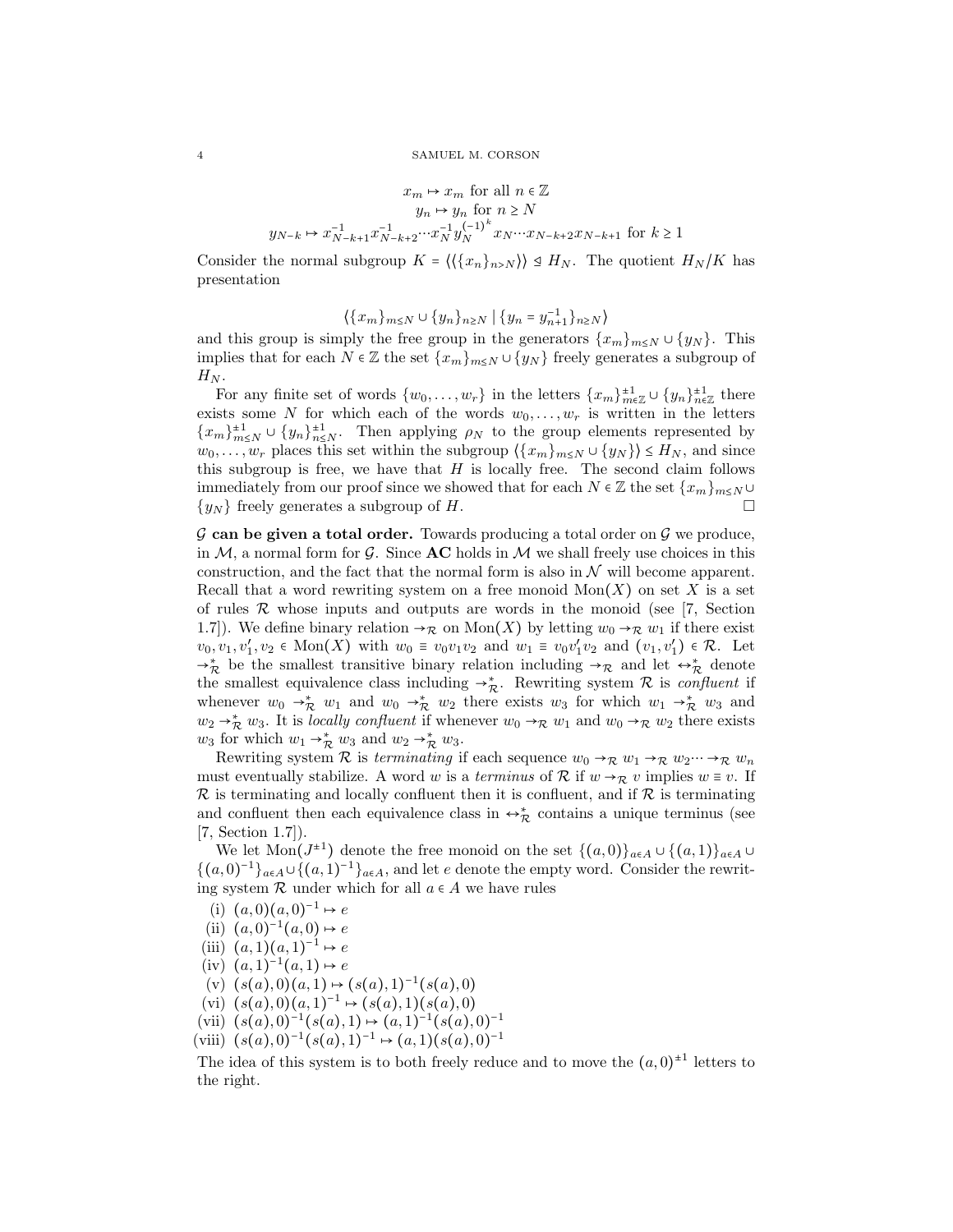**Lemma 2.2.** The rewriting system  $\mathcal{R}$  is locally confluent.

*Proof.* We'll argue in cases. It is easy to see that if rules are applied independently to non-overlapping subwords then the order of application makes no difference. More explicitly if we have a word  $w \equiv u_0 u_1$  and consider an application of a rule to  $u_0$  to obtain  $w \rightarrow_{\mathcal{R}} u'_0 u_1$ , and consider the application of a possibly different rule to  $u_1$  to obtain  $w \to \mathcal{R}$   $u_0 u_1'$  then clearly  $u_0' u_1 \to \mathcal{R}$   $u_0' u_1'$  and  $u_0 u_1' \to \mathcal{R}$   $u_0' u_1'$  and so there can be no obstruction to local confluence in this setting. Thus it will only be necessary to consider cases where rule applications are to overlapping subwords.

If  $w \rightarrow_{\mathcal{R}} w_0$  and  $w \rightarrow_{\mathcal{R}} w_1$  are each obtained by an application of a free reduction rule (i.e. each is obtained by one of (i) - (iv)) then by applying free reductions to each of  $w_0$  and  $w_1$  we obtain a unique freely reduced word  $w_2$ , so that  $w_0 \rightarrow_{\mathcal{R}}^* w_2$ and  $w_1 \rightarrow_{\mathcal{R}}^* w_2$ . Next, if  $w \rightarrow_{\mathcal{R}} w_0$  and  $w \rightarrow_{\mathcal{R}} w_1$  and each of these was given by an application of possibly different rules among (v) - (viii) then either  $w_0 \equiv w_1$  or these rules were applied on distinct non-overlapping subwords, and this latter case was considered above.

Next we suppose that  $w \equiv v_0(s(a),0)(a,1)(a,1)^{-1}v_1$ . By applying (iii) one has  $w \rightarrow_{\mathcal{R}} v_0(s(a), 0)v_1$ . By instead applying (v) to w we see that

$$
w \rightarrow_{\mathcal{R}} v_0(s(a),1)^{-1}(s(a),0)(a,1)^{-1}v_1
$$

and by applying (vi) and then (iv) we see that  $v_0(s(a), 1)^{-1}(s(a), 0)(a, 1)^{-1}v_1 \rightarrow_{\mathcal{R}} v_0(s(a), 1)^{-1}(s(a), 1)(s(a), 0)v_1 \rightarrow_{\mathcal{R}} v_0(s(a), 0)v_1.$ The cases where  $w$  is of form

$$
w \equiv v_0(s(a), 0)(a, 1)^{-1}(a, 1)v_1;
$$
  
\n
$$
w \equiv v_0(s(a), 0)^{-1}(s(a), 1)(s(a), 1)^{-1}v_1;
$$
 or  
\n
$$
w \equiv v_0(s(a), 0)^{-1}(s(a), 1)^{-1}(s(a), 1)v_1
$$

are each handled similarly.

Suppose that we have a word  $w \equiv v_0(s(a), 0)^{-1}(s(a), 0)(a, 1)v_1$ . If one applies (ii) then one has  $w \to_R v_0(a, 1)v_1$ . If we instead apply (v) then we get  $w \to_R$  $v_0(s(a), 0)^{-1}(s(a), 1)^{-1}(s(a), 0)v_1$ , and applying rule (viii) and then (ii) we get

$$
v_0(s(a),0)^{-1}(s(a),1)^{-1}(s(a),0)v_1 \to_{\mathcal{R}} v_0(a,1)(s(a),0)^{-1}(s(a),0)v_1 \to_{\mathcal{R}} v_0(a,1)v_1.
$$

The check in case  $w$  is of form

$$
w \equiv v_0(s(a), 0)^{-1}(s(a), 0)(a, 1)^{-1}v_1;
$$
  
\n
$$
w \equiv v_0(s(a), 0)(s(a), 0)^{-1}(s(a), 1)v_1;
$$
 or  
\n
$$
w \equiv v_0(s(a), 0)(s(a), 0)^{-1}(s(a), 1)^{-1}v_1
$$

is similar. Thus local confluence holds.

We note also that the rewriting system is terminating. To see this, given a word w we consider the function

$$
j(w) = \sum_{0 \le i < \text{Len}(w), w(i) \in \{(a, 0)^{\pm 1}\} \cap \{a \in A \mid \{(i < k < \text{Len}(w) \mid w(k) \in \{(a', 1)^{\pm 1}\} \cap \{a \in A\}\}
$$

which counts the total number of times that a letter of form  $(a', 1)^{\pm 1}$  appears in the word somewhere to the right of a letter of form  $(a,0)^{\pm 1}$ . Each application of a rule will lower the value of the function  $\text{Len}(w) + j(w)$  (where  $\text{Len}(\cdot)$  denotes the length of the word) and so the fact that the system is terminating follows. Thus each equivalence class under  $\leftrightarrow^*_\mathcal{R}$  contains a unique terminus.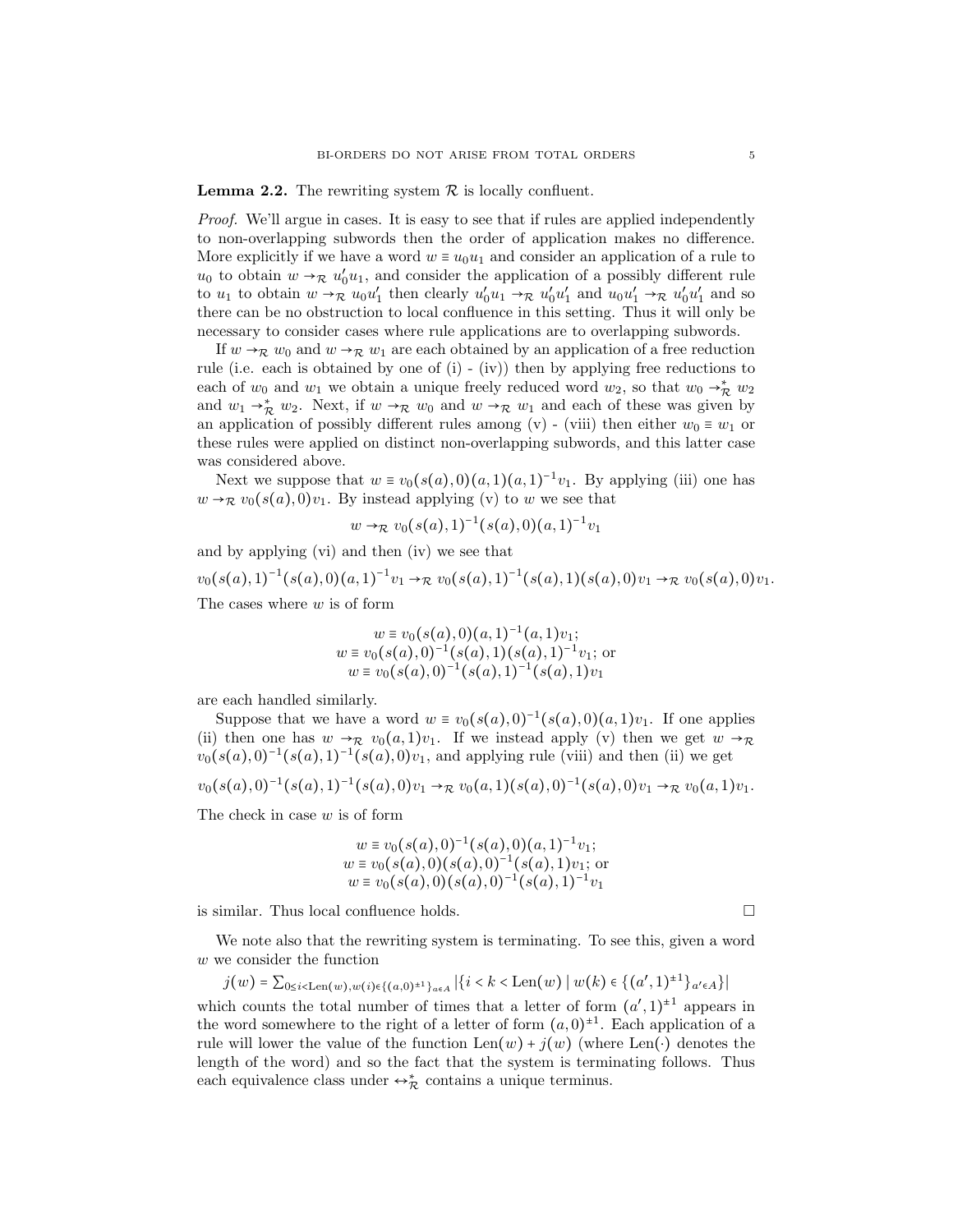#### 6 SAMUEL M. CORSON

All elements of the set R of words which are the terminus of a word in  $Mon(J^{\pm 1})$ under R are freely reduced. The set R is also obviously in  $\mathcal N$  (notice that the rules are themselves invariant under the action of Γ) and supported by  $\varnothing$ . Furthermore it is straightforward to see that each element in  $R$  is a unique representative of an element in  $\mathcal{G}$ . We give an order  $\langle^{l}$  to the letters in  $J^{\pm 1}$  as follows:

 $(a,0)^{-1} <^l (a,0) <^l (a,1)^{-1} <^l (a,1) <^l (a',0)^{-1} <^l (a',0) <^l (a',1)^{-1} <^l (a',1)$ 

where either  $a, a' \in A_{\alpha}$  with  $a \leq_{\alpha} a'$  or  $a \in A_{\alpha}$  and  $a' \in A_{\alpha'}$  with  $\alpha \leq \alpha'$ . Endow the elements of R with the shortlex order  $\langle e^c : w_0 \rangle \langle w_1 \rangle$  if either Len $(w_0) \langle \text{Len}(w_1), \rangle$ or Len $(w_0)$  = Len $(w_1)$  and for the least  $0 \leq i <$  Len $(w_0)$  at which  $w_0(i) \neq w_1(i)$  we have  $w_0(i) \leq v_1(i)$ . It is clear that both  $\leq^l$  and  $\leq^o$  are in N, and more particularly they are supported by ∅.

 $\mathcal G$  is not bi-orderable. To see that  $\mathcal G$  is not bi-orderable we suppose for contradiction that  $\leq g$  is a bi-order on G in N. Select countable  $B \subseteq A$  for which  $fix(B) \leq stab(<sub>G</sub>)$ . Select  $\alpha < \aleph_1$  such that  $A_{\alpha} \cap B = \emptyset$ . Let  $\tau \in \Gamma$  be given by

$$
\tau(a) = \begin{cases} a \text{ if } a \notin A_{\alpha} \\ s(a) \text{ if } a \in A_{\alpha} \end{cases}
$$

Let  $a \in A_{\alpha}$  be given. By Lemma 2.1 we know that  $(a, 1)N_J$  is nontrivial. If  $1_G \leq G$   $(a, 1)N_J$  then  $1_G \leq G$   $(s(a), 0)(a, 1)(s(a), 0)^{-1}N_J = (s(a), 1)^{-1}N_J$ , from which we see that  $(s(a), 1)N_J \leq g 1_G$ , but on the other hand

$$
1_{\mathcal{G}} = \tau(1_{\mathcal{G}}) <_{\mathcal{G}} \tau((a,1))N_J = (s(a),1)N_J
$$

which is a contradiction. The proof in case  $(a, 1)N_J \leq c_1 a_G$  is symmetric. The group  $A$  and its properties. We construct the group  $A$  which is claimed to be in the model  $N$ . In checking its various properties, we'll simply sketch over the aspects of the proofs which are nearly identical to those in the case of  $\mathcal{G}$ . We take  $\mathbb{F}(A)$  to be the free group on the set A of atoms. Consider the subset  $X_A =$  $\{[a,a']\}_{a,a'\in A}\cup \{a(s(a))^2\}_{a\in A}$ , where  $[a,a']$  denotes the commutator  $aa'a^{-1}(a')^{-1}$ . This set is in N and supported by  $\varnothing$ , and similarly for the normal subgroup  $N_A$  =  $\langle \langle X_A \rangle \rangle$  and relevant group operations and underlying set of  $\mathcal{A} = \mathbb{F}(A)/N_A$ . Letting  $0_A$  denote the identity element, we emphasize that  $0_A$  is supported by  $\emptyset$ . Let  $B_{\alpha} = \bigcup_{\beta \leq \alpha} A_{\beta}$  and  $r_{\alpha} : \mathbb{F}(A) \to \mathbb{F}(B_{\alpha})$  be the retraction. Let  $\mathcal{A}_{\alpha} = \mathbb{F}(B_{\alpha})N_A$ . Since

given by  $K \mapsto r_{\alpha}(K)N_A$  which is in  $\mathcal N$  and supported by  $\varnothing$ . Let  $L_{\alpha}$  denote the group  $\mathbb{F}(B_{\alpha})/\langle\langle\{[a,a']\}_{a,a'\in B_{\alpha}}\cup\{a(s(a))^2\}_{a\in B_{\alpha}}\rangle\rangle$ . Notice that  $L_n \simeq A_n$  via the identity map on the generators (and this isomorphism is in N). Taking  $a_{\beta} \in A_{\beta}$  for each  $\beta \leq \alpha$  we have again that fix( $\{a_{\beta}\}_{\beta \leq \alpha}$ ) = fix( $B_{\alpha}$ ). Thus we may utilize AC, which holds in  $\mathcal{M}$ , in analyzing  $L_{\alpha}$ . It is easy to see that  $L_{\alpha}$  is isomorphic to a direct sum of  $|\alpha|+1$  copies of the additive group  $\mathbb{Z}[\frac{1}{2}]$ . Thus  $\mathcal{A}_{\alpha}$ , and therefore all of  $\mathcal{A}_{\alpha}$ , is torsion-free abelian and for each  $a \in A$  we have  $aN_A$ nontrivial in A.

 $r_{\alpha}(Y) \subseteq Y \cup \{1\}$  we have  $r_n(N_A) \subseteq N_A$ . Thus we have a retraction map  $\mathcal{A} \to \mathcal{A}_{\alpha}$ 

A normal form on  $A$  is given by words of the form

$$
a_0^{z_0}a_1^{z_1}\!\cdots\! a_m^{z_m}
$$

where for each  $0 \le i \le m$  we have  $z_i \in \mathbb{Z} \setminus 2\mathbb{Z}$  and  $a_i \in A_{j_i}$  with  $j_0 < j_1 < \cdots < j_m$ . The set of all such words is in N and supported by  $\emptyset$ . Order the letters  $A^{\pm 1}$  by order  $\langle \cdot \rangle$  given by

$$
a^{-1} <^l a <^l (a')^{-1} <^l a'
$$